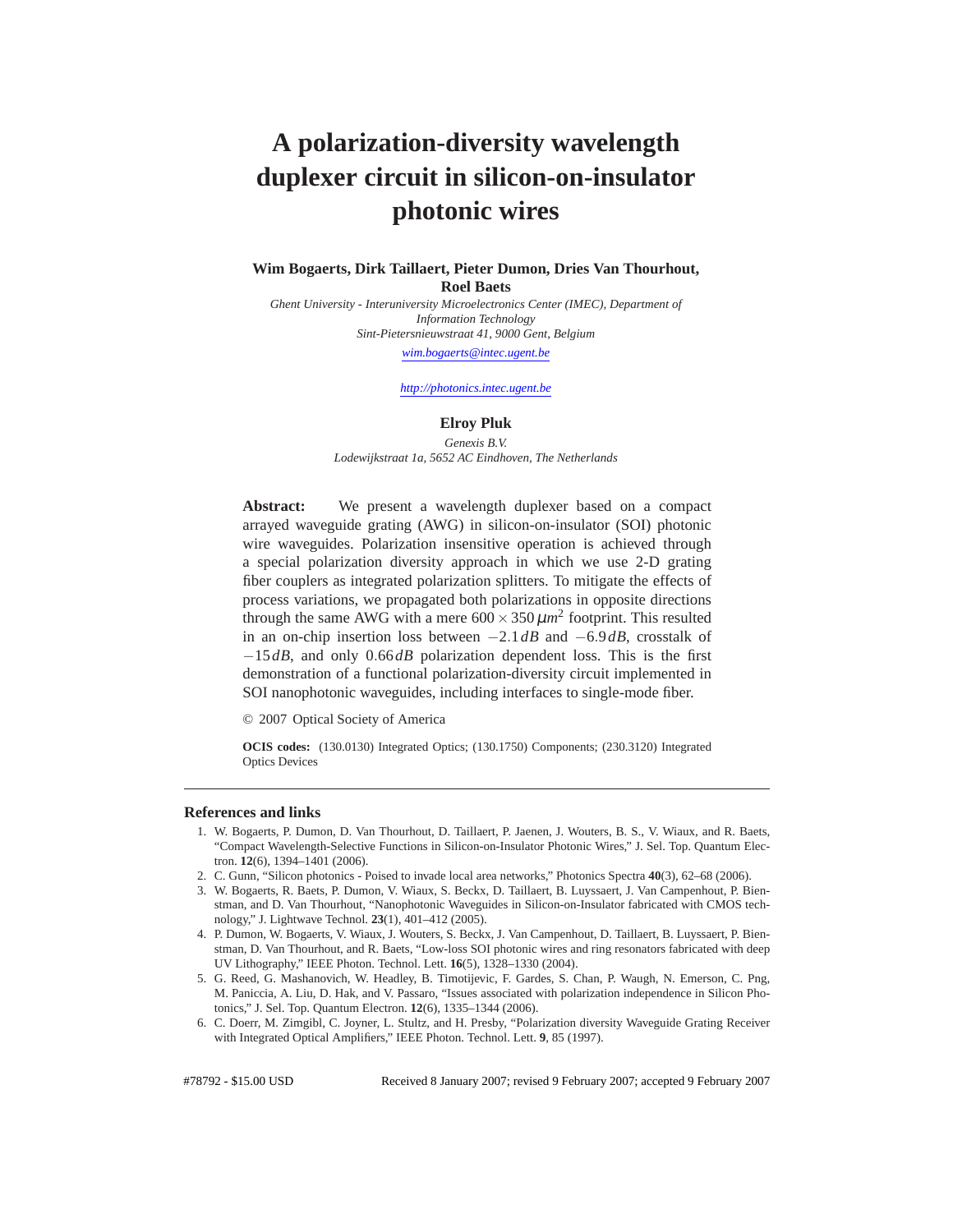- 7. T. Barwicz, M. Watts, M. Popovic, P. Rakich, L. Socci, F. Kartner, E. Ippen, and H. Smith, "Polarizationtransparent microphotonic devices in the strong confinement limit," Nature Photonics **1**, 57–60 (2007).
- 8. D. Taillaert, H. Chong, P. Borel, L. Frandsen, R. De La Rue, and R. Baets, "A compact two-dimensional grating coupler used as a polarization splitter," IEEE Photon Technol. Lett. **15**(9), 1249–1251 (2003).
- 9. D. Taillaert and R. Baets, "Fiber-to-waveguide coupler," US Patent 7,065,272 B2 (2005).
- 10. P. Urban, E. Pluk, E. Klein, A. Koonen, G. Khoe, and H. de Waardt, "Simulation Results of dynamically reconfigurable Broadband Photonic Access Networks (BB Photonics)," in *2nd IET International Conference on Access Technologies (ICAT)*, p. 93 (Cambridge, UK, 2006).
- 11. R. Roy, G. Manhoudt, C. Roeloffzen, and W. van Etten, "Control and management scheme in a DWDM EPON," in *Proceedings of the 8th International Conference on Transparent Optical Networks (ICTON)*, p. Tu.D1.6 (Nottingham, UK, 2006).
- 12. D. Taillaert, P. Bienstman, and R. Baets, "Compact efficient broadband grating coupler for silicon-on-insulator waveguides," Opt. Lett. **29**(23), 2749–2751 (2004).
- 13. W. Bogaerts, D. Taillaert, B. Luyssaert, P. Dumon, J. Van Campenhout, P. Bienstman, D. Van Thourhout, R. Baets, V. Wiaux, and S. Beckx, "Basic structures for photonic integrated circuits in Silicon-on-insulator," Opt. Express **12**(8), 1583–1591 (2004).
- 14. D. Taillaert, W. Bogaerts, P. Bienstman, T. Krauss, P. Van Daele, I. Moerman, S. Verstuyft, K. De Mesel, and R. Baets, "An out-of-plane grating coupler for efficient butt-coupling between compact planar waveguides and single-mode fibers," J. Quantum Electron. **38**(7), 949–955 (2002).
- 15. T. Tsuchizawa, K. Yamada, H. Fukuda, T. Watanabe, J. Takahashi, M. Takahashi, T. Shoji, E. Tamechika, S. Itabashi, and H. Morita, "Microphotonics devices based on silicon microfabrication technology," IEEE J. Sel. Top. Quantum Electron. **11**(1), 232–240 (2005).
- 16. K. Sasaki, F. Ohno, A. Motegi, and T. Baba, "Arrayed waveguide grating of  $70 \times 60 \ \mu m^2$  size based on Si photonic wire waveguides," Electron. Lett. **41**(14), 801–802 (2005).
- 17. P. Dumon, W. Bogaerts, D. Van Thourhout, D. Taillaert, R. Baets, J. Wouters, S. Beckx, and P. Jaenen, "Compact wavelength router based on a Silicon-on-insulator arrayed waveguide grating pigtailed to a fiber array," Opt. Express **14**(2), 664–669 (2006).
- 18. C. R. Doerr, "Planar Lightwave Devices for WDM," in *Optical Fiber Telecommunications*, I. P. Kaminow and T. Li, eds., vol. IV A, chap. 9, pp. 405 – 476 (Academic Press, ISBN 0-12-395172-0, 2002).
- 19. D. Dai and S. He, "Accurate two-dimensional model of an arrayed-waveguide grating demultiplexer and optimal design based on the reciprocity theory," J. Opt. Soc. Am. A **21**(12), 2392–2398 (2004).
- 20. Y. Barbarin, X. Leijtens, E. Bente, L. C.M., K. J.R., and M. Smit, "Extremely small AWG demultiplexer fabricated on InP by using a double-etch process," IEEE Photon. Technol. Lett. **16**(11), 2478–2480 (2004).
- 21. Y. Hida, Y. Hibino, M. Itoh, A. Sugita, A. Himeno, and Y. Ohmori, "Fabrication of low-loss and polarisationinsensitive 256 channel arrayed-waveguide grating with 25 GHz spacing using 1.5%∆ waveguides," Electron. Lett. **36**(9), 820–821 (2000).
- 22. Y. Hibino, "Recent advances in high-density and large-scale AWG multi/demultiplexers with higher indexcontrast silica-based PLCs," J. Lightwave Technol. **8**(6), 1090–1101 (2002).

# **1. Introduction**

Silicon-on-insulator (SOI) photonic wires are very well suited to implement wavelengthselective functions in a very compact way  $[1, 2, 3]$ . The high-contrast, submicron waveguides allow for very tight bends and close packing of components on a photonic integrated circuit. This could lead to both larger-scale integration and more complex but inexpensive components. These are exactly the requirements for components in large-scale deployment of optical access networks, as used in fiber-to-the-home. Photonic wires with losses as low as 2.5*dB*/*cm* have already been demonstrated fabricated with industrial CMOS fabrication tools [4, 3]. However, there are still a number of obstacles for the widespread application of this technology. The high refractive index contrast and wavelength-scale dimensions make photonic wires inherently polarization dependent, so circuits will only work for a single polarization. But in standard single-mode fiber the polarization is an unknown and variable quantity. While photonic wires with a square cross section embedded in silica are in principle polarization independent, they are very intolerant to small variations in the geometry of the waveguide cross section, making them difficult to fabricate. In addition, polarization-independent design of functional building blocks, like directional couplers or ring resonators, is not trivial and sometimes even impossible [5]. In our solution, we avoid the issue of polarization independent waveguides by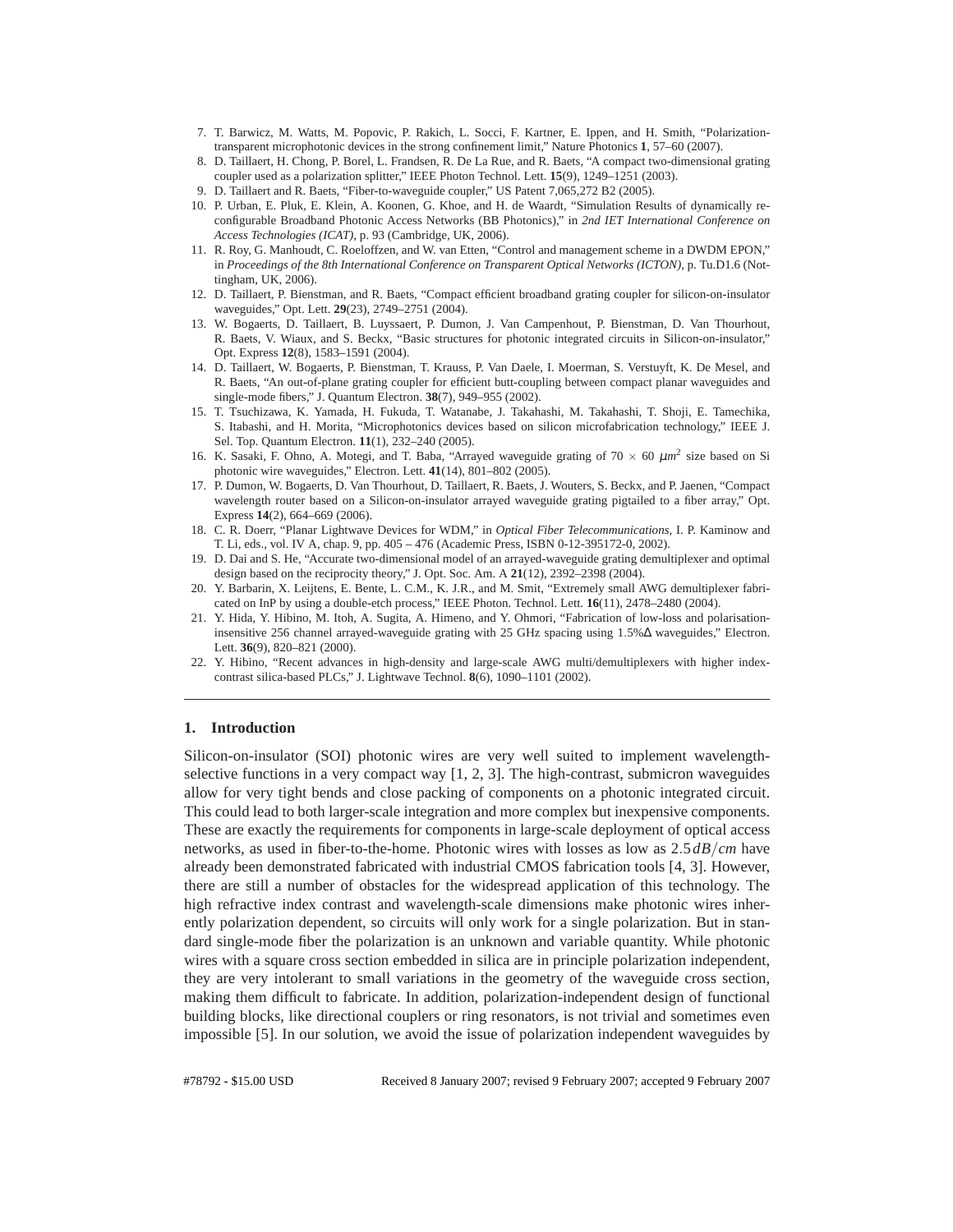using a single-polarization photonic wire circuit in a polarization-diversity scheme: We split the polarization in the fiber into two orthogonal polarizations which can be processed in separate circuits [6, 7]. This way, polarization-independent operation can be achieved. However, for wavelength-selective operation it is of the utmost importance that the circuits for both polarizations functions identically. In high-contrast nanophotonics, this requires either an extreme accuracy in fabrication or the use of local active tuning.

Here, we present the first demonstration of an application-oriented, functional polarizationdiversity circuit based on a compact 2-D fiber coupler grating, which also functions as a polarization splitter [8, 9]. This allows us to implement a wavelength duplexer for a low-cost fiber access network using a very compact arrayed waveguide grating (AWG). To ensure polarization independence, we designed the circuits in such a way that both polarizations make use of the same wavelength-selective element by traveling through the AWG in opposite directions. This results in a polarization dependent loss (PDL) of only 0.66*dB*.

In section 2 we discuss the specifications of the wavelength duplexer in terms of transmission spectrum. We then discuss the design of two critical aspects of the polarization-diversity approach in section 3: The 2-D fiber coupler and the bidirectional AWG. The spectral design of the AWG is covered in more detail in section 4. Section 5 describes the fabrication with CMOS technology, as well as the transmission measurements. The performance in terms of polarization diversity is discussed in section 6, and we try to give a qualitative insight on how to improve the device even further.

## **2. Wavelength duplexer**

In many of today's fiber-to-the-home (FTTH) systems two different wavelengths are used for upstream and downstream traffic. These wavelengths are often widely separated, being positioned around 1310*nm* and 1550*nm*, respectively. However, a growing trend is to use wavelength division multiplexing (WDM) over passive optical networks (PON). Here, it is possible to use multiple wavelengths for multiple subscribers over the same fiber, allowing for more flexible expansion of the networks without the need to install more optical fiber. It is important to note that while the subscribers transmit and receive on different wavelengths, for economical reasons they should all use the same transceiver module. This module should therefore be wavelength-independent for all upstream and all downstream wavelengths. Therefore, often reflective modulation is used, e.g. by a reflective semiconductor optical amplifier (RSOA) as illustrated in Fig. 1. This device can then modulate a downstream-traveling CW carrier, eliminating the need for a tunable source at the subscriber side. The subscriber wavelengths can then easily be allocated from the central office [10, 11]. Modulation speeds are relatively low, with mainstream users requiring a mere 100*Mbps*-1*Gbps*.

A possible choice for the upstream and downstream wavelengths is to have them grouped in two wider wavelength bands. In our case, the design criteria dictate two 400*GHz* bands, each containing  $8 \times 50$  *GHz* channels, with a band separation of 150 *GHz*. For this purpose, we designed a wavelength duplexer using an arrayed waveguide grating.

#### **3. Designing a polarization diversity circuit**

The main challenge for making a polarization independent circuit with polarization dependent waveguides is that the unknown fiber polarization should be converted to a specific waveguide polarization. In a polarization diversity approach, the unknown fiber polarization is decomposed into two orthogonal polarizations. For this purpose, we use a 2-D periodic fiber coupler grating. Each polarization can then be processed in its own single-polarization circuit.

When using such a polarization diversity scheme, the difficulty is to ensure that both circuits function identically. For wavelength-selective functions, this requires very accurate fabrication,

| #78792 - \$15.00 USD | Received 8 January 2007; revised 9 February 2007; accepted 9 February 2007 |
|----------------------|----------------------------------------------------------------------------|
| $(C)$ 2007 OSA       | 19 February 2007 / Vol. 15, No. 4 / OPTICS EXPRESS 1569                    |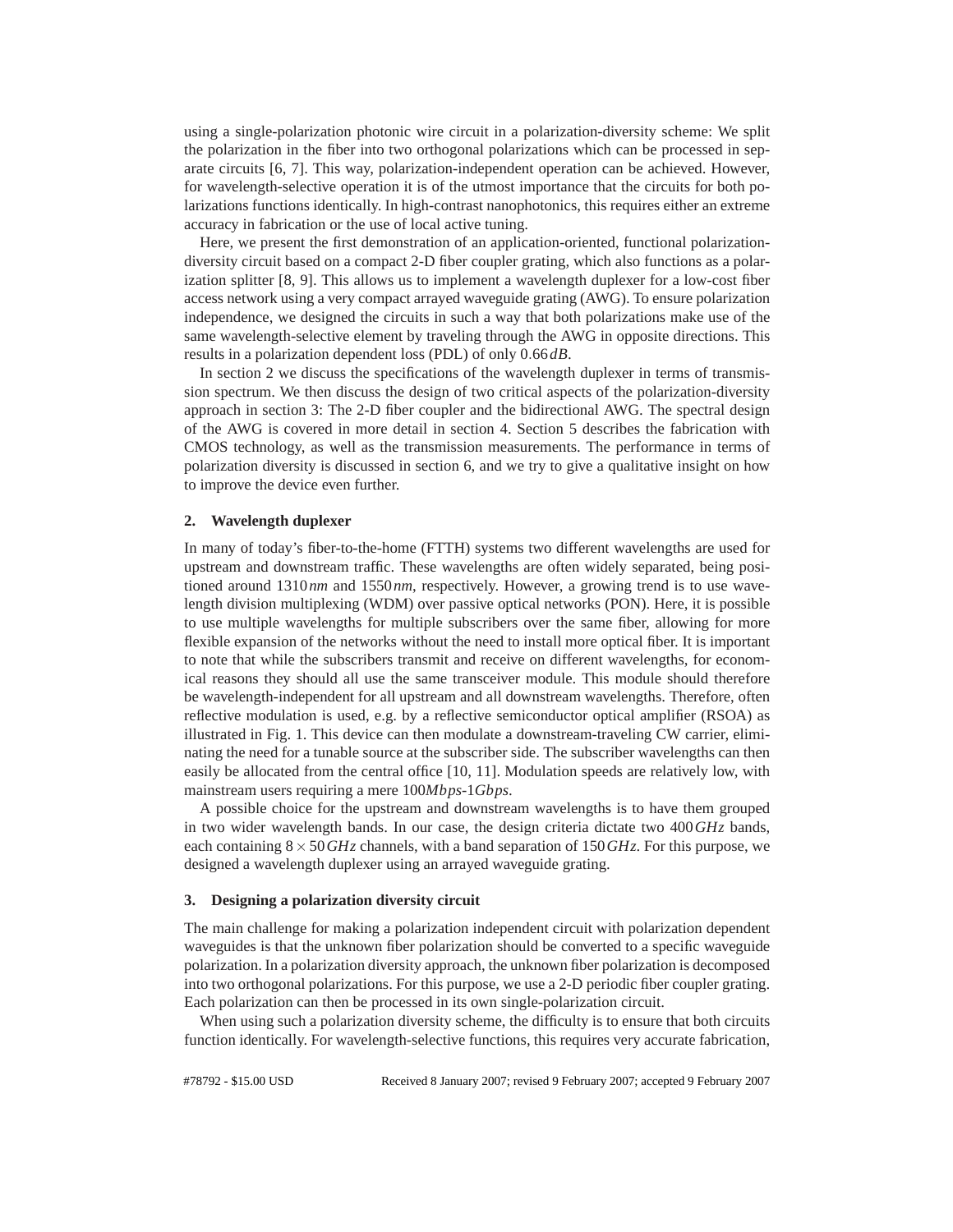

Fig. 1. Principle of duplexer-based fiber access end-point. The downstream and upstream operate each on one 50*GHz*-spaced ITU channel within a 400*GHz* band. By using a reflective approach, the channel can be selected at the central office.

which in high-contrast systems (like SOI) need to be of the order of 1*nm* or better. This is much stricter than the precision required for high-end CMOS fabrication. The tolerances become only manageable when using a somewhat lower index contrast, like in SiN waveguides, in combination with tightly-controlled e-beam lithography [7].

# *3.1. 2-D fiber couplers for polarization splitting*

To use polarization dependent photonic wires in a polarization-diversity scheme, the random fiber polarizations should be split into its constituent linear polarizations. Fiber couplers gratings, as now often used for SOI nanophotonic circuits, typically work for a single fiber polarization [12]. However, a 2-D periodic grating can couple both fiber polarizations to the TE-mode of their own photonic wire waveguide [8, 13]. This way, the grating coupler doubles as a polarization splitter, making a polarization diversity approach possible by processing both fiber polarizations in their own circuit. As both fiber polarizations are coupled to the TE-mode of the waveguide, no additional on-chip TE/TM polarization conversion is needed, like in [7].



Fig. 2. Principle of the 2-D fiber coupler with integrated polarization splitter. (a) 1-D grating coupler for TE-polarization. (b) 2-D grating coupler which decomposes the fiber polarizations into two linear polarizations which are coupled to the TE-modes of both waveguides.

Figure 2(a) shows the principle of the grating fiber coupler [14]. The fiber is positioned vertically over the grating. The second-order grating is optimized to couple TE-polarized light from the fiber into a  $10\mu m$  broad waveguide. The fiber is tilted at a  $10°$  angle. This allows for slightly detuned grating, avoiding second-order reflections back into the waveguide [12].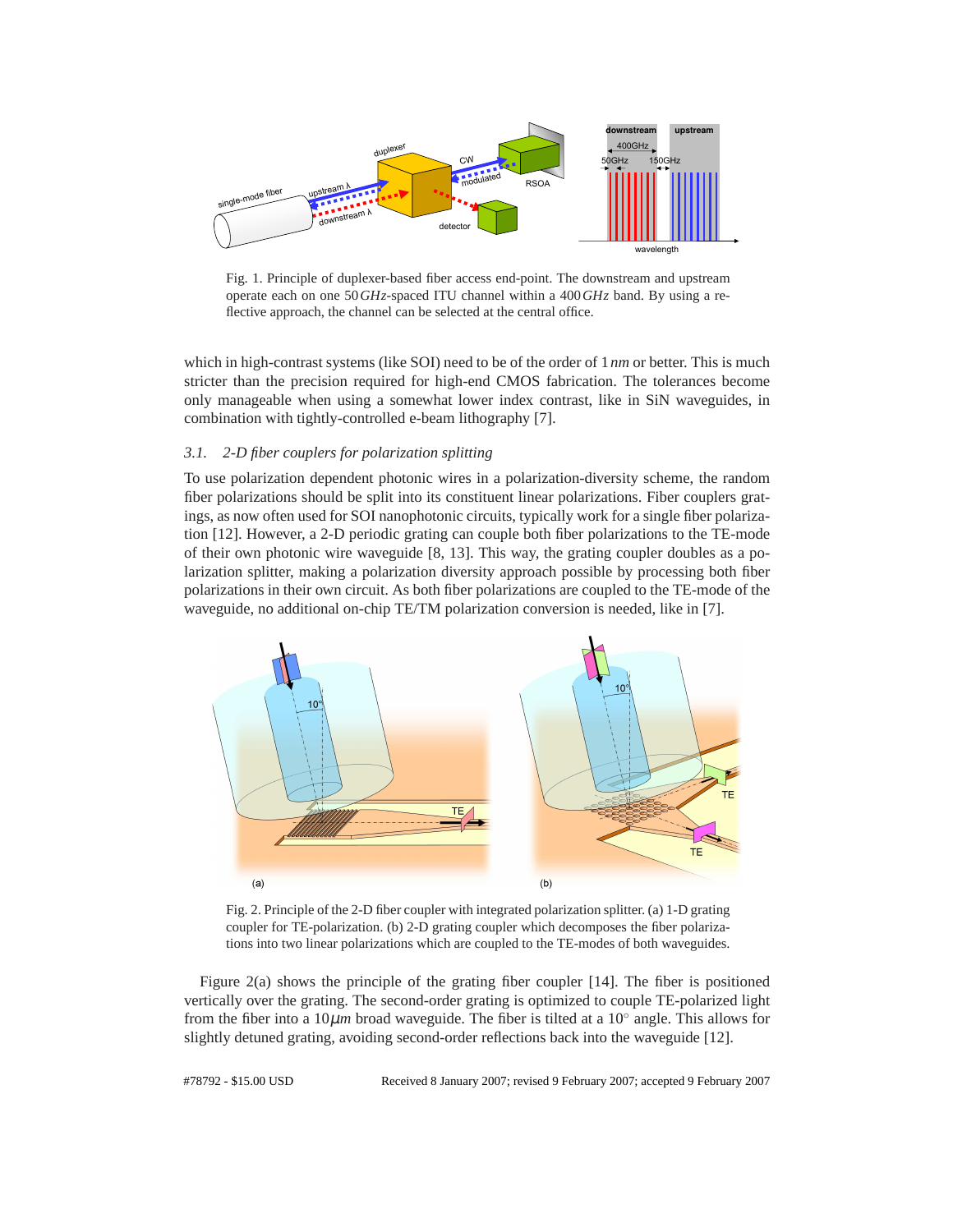The 2-D fiber coupler, first introduced in Ref. [8], is an extremely compact way to integrate a fiber-to-waveguide interface and a polarization splitter/combiner. In a first approximation it can be seen as a superposition of two 1-D fiber couplers, like in Fig. 2(b). The 2-D grating decomposes the fiber polarization into two linear polarizations, and each gets coupled to a 10µ*m* broad ridge waveguide. For a vertical fibre a genuine second-order grating can be used, and the on-chip waveguides are at right angles with the fiber and with each other. However, as shown in [8], this can generate a cavity response in the waveguide, because the grating has strong second-order reflections. As a solution, we propose here to detune the 2-D grating to avoid reflections in the waveguides. This again results in a tilted fiber with a 10° angle to the vertical. As a consequence, the on-chip waveguides are no longer at  $90°$  with respect to each other, but angled inward at  $3.1^\circ$ .

The 2-D grating has a period of 605*nm*, and the circular holes have a diameter of 390*nm*. The waveguides of the fiber coupler are etched through the silicon top layer, but the grating holes are only etched 70*nm* deep. This can be seen in the fabricated device, shown further in Fig. 7.

#### *3.2. Bidirectional use of an AWG*

To ensure polarization independence when using this approach, the circuits for both polarizations should function identically. For wavelength-selective functions implemented in a highcontrast system like SOI this requires very accurate fabrication technology. Typically, to assure a 50*GHz*-accuracy (0.4*nm*) in channel positioning, the dimensions of the waveguide should be controlled substantially better than 1*nm*. Even though we use advanced CMOS processing for the fabrication, the reproducibility and uniformity is insufficient to guarantee this accuracy. Spectrally aligning two separate circuits be solved with local active tuning mechanisms, but this would dramatically increase the complexity of the device.

We solved this problem by propagating both fiber polarizations through the same circuit but in opposite direction. In an AWG, the critical element that controls the channel spacing is the array of delay lines. We designed the AWG such that both polarizations could use the same set of delay lines. The principle of this setup is shown in Fig. 3. The two orthogonal fiber polarizations are indicated with  $P_1$  and  $P_2$ . As shown here, we have not yet added the detector and RSOA, but used the same type of 2-D fiber couplers to combine the polarizations at the output ports to easily characterize them.



Fig. 3. Principle of a polarization independent duplexer using a polarization splitting grating coupler and bidirectional propagation through an AWG. Both fiber polarizations  $P_1$ and  $P_2$  travel through the same set of grating arms in opposite direction. At the output the polarizations can be recombined again with 2-D grating couplers.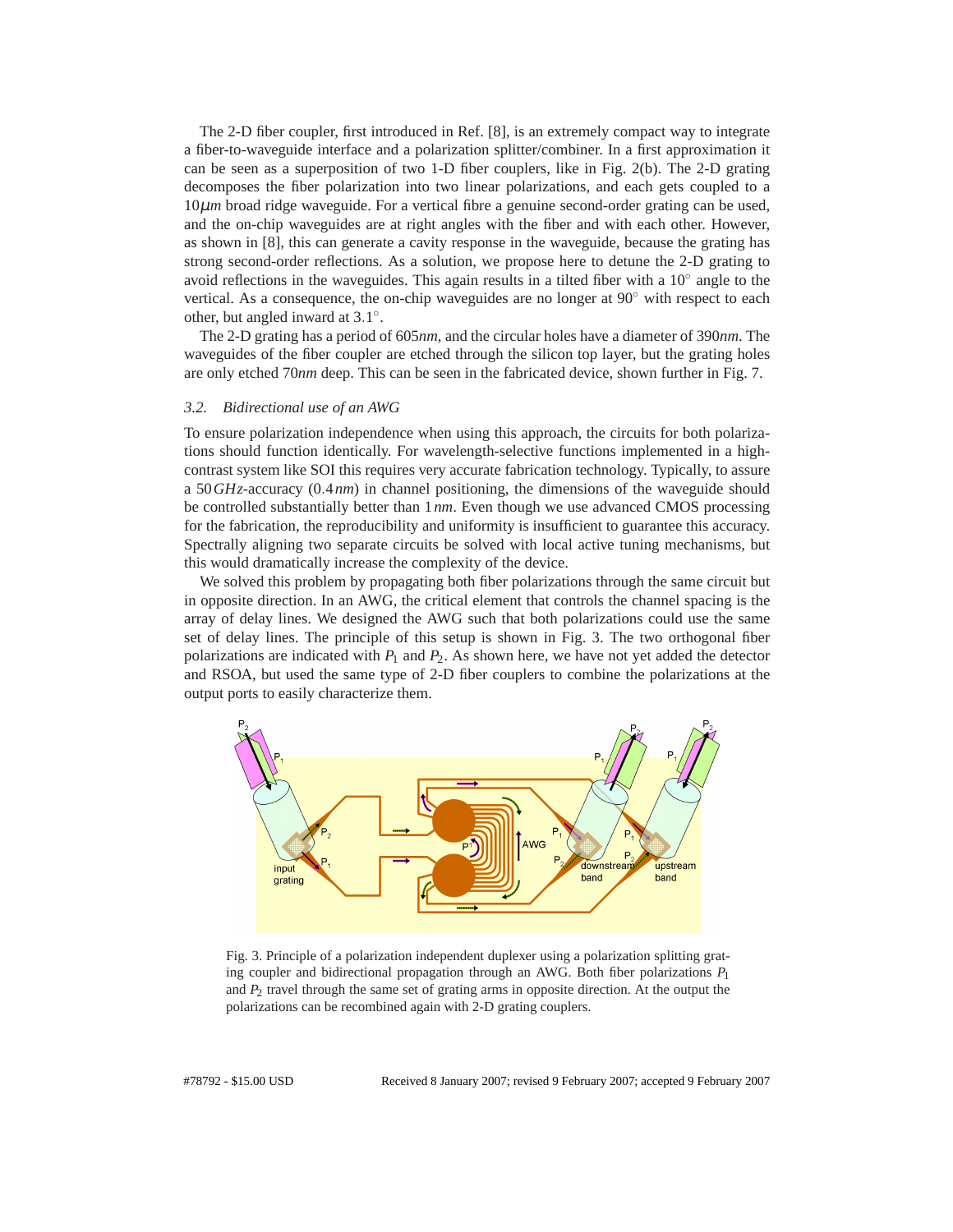#### **4. Design of the AWG**

It has been shown by various groups that it is possible to implement very compact wavelengthselective functions using SOI photonic wires [1, 15]. AWGs in this technology have also been demonstrated, but with more crosstalk and less uniformity than in low index-contrast materials [16, 17]. The main challenge of the device presented here is the definition of the two broad 400*GHz* wavelength bands with a relatively small 150*GHz* channel spacing, an acceptable uniformity within the wavelength band  $(5dB)$  and sufficiently low crosstalk  $(-15dB)$ . Also, the AWG has to allow for bidirectional propagation, so the input port for one fiber polarization should not physically overlap with the output ports of the other polarization.

For the design of the AWG we adapted known techniques for the simulation of AWGs [18] to be used with the high refractive index contrast of SOI. We simulated the star couplers by expanding the input mode at the interface with the Free Propagation Region (FPR) into plane waves (or rather, slab modes), propagating these to the other side of the star coupler in the direction of a given arrayed waveguide, and adding the plane waves back together. The obtained field is then overlapped with the arrayed waveguide field in order to obtain the transmission through the star coupler. This method avoids using a Fraunhofer approximation, which is necessary as due to the wide diffraction angle in high-index contrast systems, paraxiality does not hold for the entire structure. This simulation method is basically two-dimensional, approximating the vertical dimension in the FPR through an effective index method. However, for high index contrast systems the choice of the waveguide fields becomes critical, as both the mode tails and the discontinuities at the interface between core and cladding are not well approximated by an effective index method. Therefore, a horizontal cross section of the real (3-D) mode profile is used, resulting in an acceptable representation of both the mode tails and the high spatial-frequency components. Alternatively one can use the 3-D mode profile and take the overlap with the slab mode [19]. Finally, a matrix multiplication is used to calculate the full AWG, taking into account both amplitude and phase of the star coupler transmission.

When designing an AWG with one output port for each wavelength band, as is suggested in Fig. 3, it turns out to be extremely difficult to meet all criteria at the same time. When designing for low crosstalk, with a steep roll-off, the uniformity for the wavelength channels at the edges of each band is too low, and vice versa. Techniques for attaining a flat transmission band have not been proven in such high refractive index contrast.

We have solved this by combining two AWG ports for each wavelength band. This results in a total of 4 output ports for each polarization. We started our design with a uniform spacing of the ports of 275*GHz*, calculated from the design criteria as  $275 GHz = (400 GHz + 150 GHz)/2$ , to get a symmetric transmission spectrum in the desired wavelength bands, as shown in Fig. 4(a). Then we shifted the position of ports at the interface with the FPR, effectively moving the port wavelengths closer together [Fig. 4(b)]. This way, we got the transmission spectrum of the four ports to form two wavelength bands with the desired properties, as in Fig. 4(c). For this device, we did not yet combine the signals in the port pairs on-chip, instead we directed all four individual outputs to 2-D fiber couplers. In the final device, it is planned to add the signal powers electrically. However, it should also be possible to use a symmetric Y-splitter at each port to combine the port pairs optically. The result of both techniques is illustrated in Fig. 4(c). While combining the signals optically would increase the insertion loss at the peaks of the bands, it would also improve the intra-band uniformity.

To allow for bidirectional propagation, we had to make sure that input and output ports are well separated at the interface with the FPR. Therefore, we shifted the input and output ports with respect to the centerline of the free propagation region, making sure there is sufficient spacing between the input aperture and the output apertures. The resulting structure is shown in Fig. 5(b).To increase coupling efficiency at the interface with the FPR of the AWG, the lateral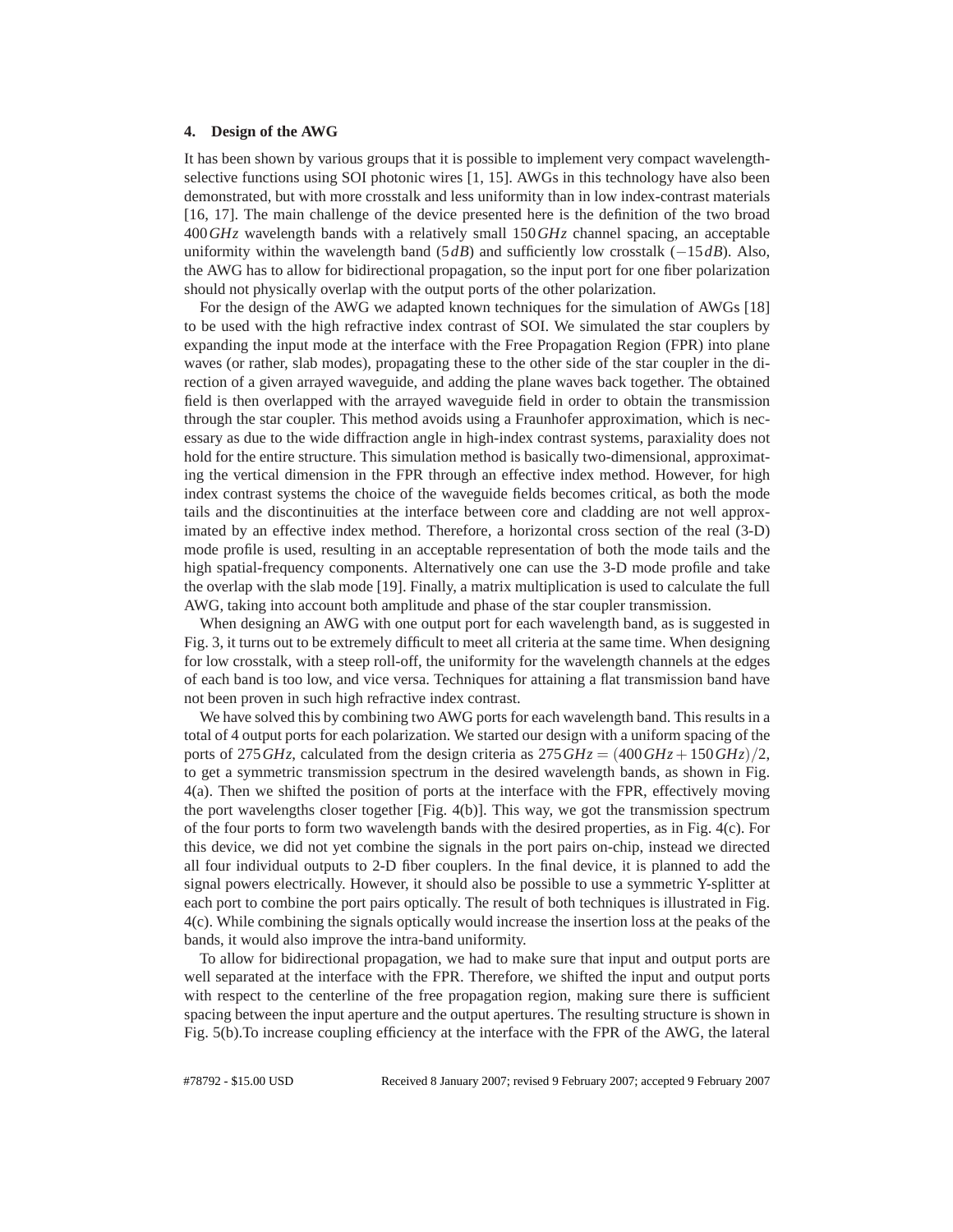

Fig. 4. Design of the AWG. (a) The transmission of the AWG output ports when located at their original channel spacings of 275*GHz*. (b) The output ports are shifted towards each other in pairs. (c) When the signals in the ports are added up, two broad wavelength bands form. Full line: signals combined electrically (power); dashed line: signals combined using a lossless symmetric Y-junction.

index contrast was lowered locally by using a two-step etch process [17, 20]. Near the access ports, the waveguides are etched only 70*nm* into the silicon instead of the full 220*nm*. This is shown in Fig. 5(a).

The resulting AWG, shown in Fig. 6, has 48 arrayed waveguides and occupies a  $600 \mu m \times$ 350µ*m* footprint. The nominal channel spacing of the AWG is 275*GHz*, with a free spectral range of 3.85*T Hz*. To reduce phase errors in the delay lines due to fabrication fluctuations, we have broadened the straight sections of the delay lines to 800*nm* [1, 17]. Because these broader waveguides are multi-mode, they are narrowed down at the bends with  $3\mu m$  bend radius to their single-mode width of  $500 \text{ nm}$  using a  $3 \mu \text{ m}$  long taper.

#### **5. Fabrication and results**

We fabricated the duplexer chip on 200*mm* SOI wafers using CMOS-compatible processes on industrial tools. The SOI layer stack consists of a  $220 \text{ nm}$  silicon and  $2 \mu \text{ m}$  buried oxide. Patterning was done using 248*nm* Deep UV lithography [3]. The etching was done using ICP-RIE etching. First, a shallow etch of 70*nm* is used for the AWG star couplers and the 2-D fiber couplers. Next, the waveguides are defined using a deep etch through the SOI core layer. Alignment accuracy between the two lithography steps is of the order of 50*nm*. The fabricated device is shown in Fig. 6.

The device was characterized by measuring the transmission of a broadband LED source with an optical spectrum analyzer. Both are connected to standard single-mode fiber, which is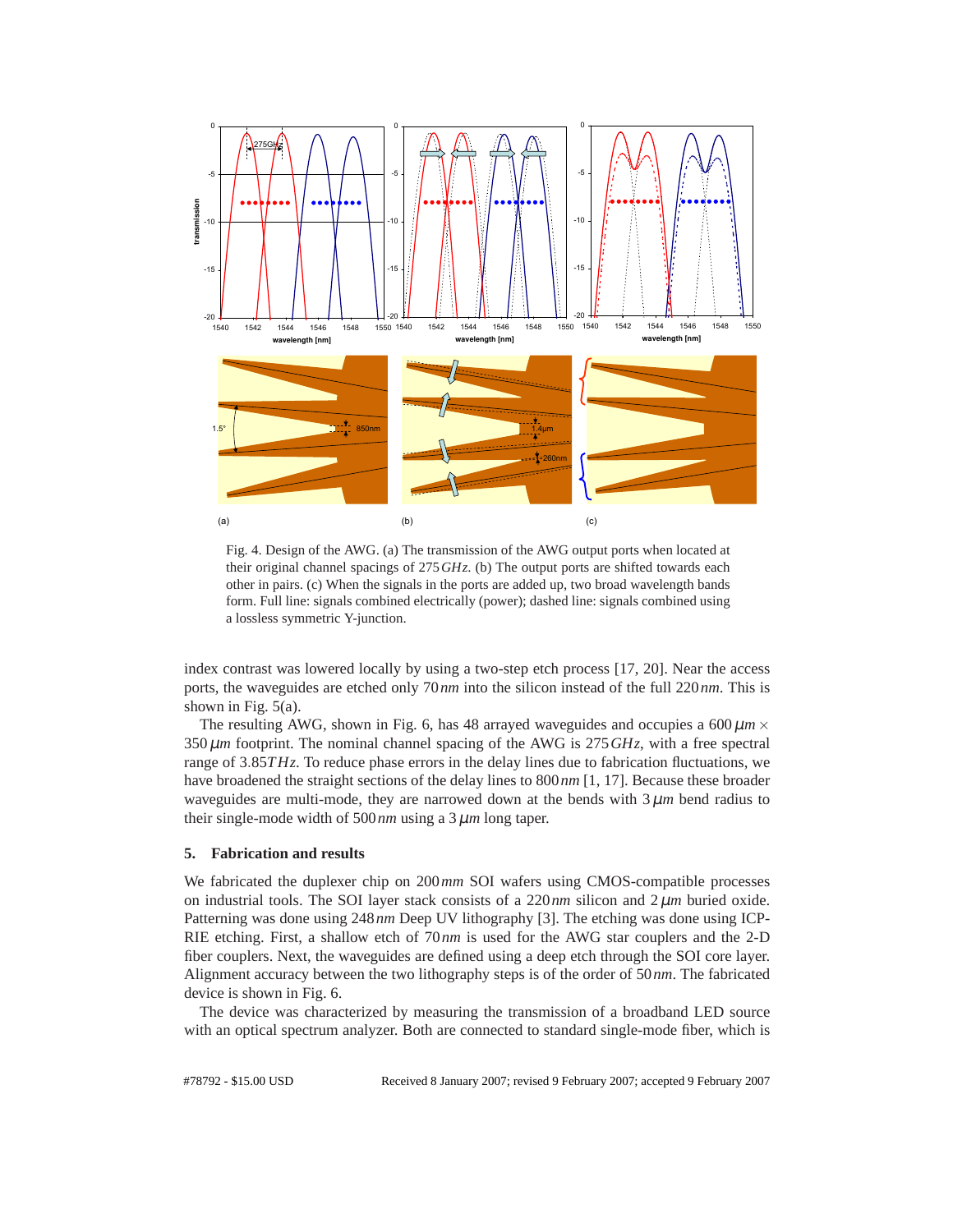

Fig. 5. Interface with the free propagation region (FPR) of the AWG. (a) Near the interface, the access waveguides transition from deep etch to shallow etch to reduce reflections. (b) The fabricated structure shows the double etch scheme and the shifted ports.



Fig. 6. SEM of fabricated duplexer. The outermost fiber couplers are directly connected and are used for as alignment and reference. The AWG has a  $600 \times 350 \,\mu m^2$  footprint. The two outputs for each wavelength band are not grouped but characterized individually.

compatible with the 2-D grating couplers. The fiber grating couplers consist of a 2-D periodic lattice of etched holes, with a period of 605*nm* and a hole diameter of 390*nm*, etched 70*nm* deep, as shown in Fig. 7(b). The single-mode fiber hovers over the grating at a  $10^\circ$  angle with the vertical. Figure 7a shows the coupling spectrum of a single 2-D grating coupler. This loss per coupler was extracted from the transmission of a reference waveguide, which directly connects two 2-D fiber couplers (see Fig. 6). The efficiency for a single fiber-to-chip coupling has a Gaussian wavelength dependence, which translates in a parabolic profile when expressed in *dB*, as in Fig. 7. The optimal efficiency is 21% (−6.7*dB* coupling loss), with a 3*dB* bandwidth of 60*nm*. This coupling efficiency is lower than reported efficiencies of 1-D fiber couplers, which only function for a single polarization [2, 12], but it should be noted that for this device we used an etch depth optimized for these 1-D gratings, and not for the 2-D gratings. The transmission spectrum of the 2-D fiber couplers also exhibit much less fringes as in [8], because of the detuning of the grating and the slight tilt of the fiber.

Figure 8 shows the transmission of the four AWG ports normalized to the reference waveguide. In the final device, the four AWG output channels will be combined in pairs into two 400*GHz* wavelength bands indicated in Fig. 8. We have also plotted the original design values for these two bands, and we can see that while the shape of the transmission band matches

#78792 - \$15.00 USD Received 8 January 2007; revised 9 February 2007; accepted 9 February 2007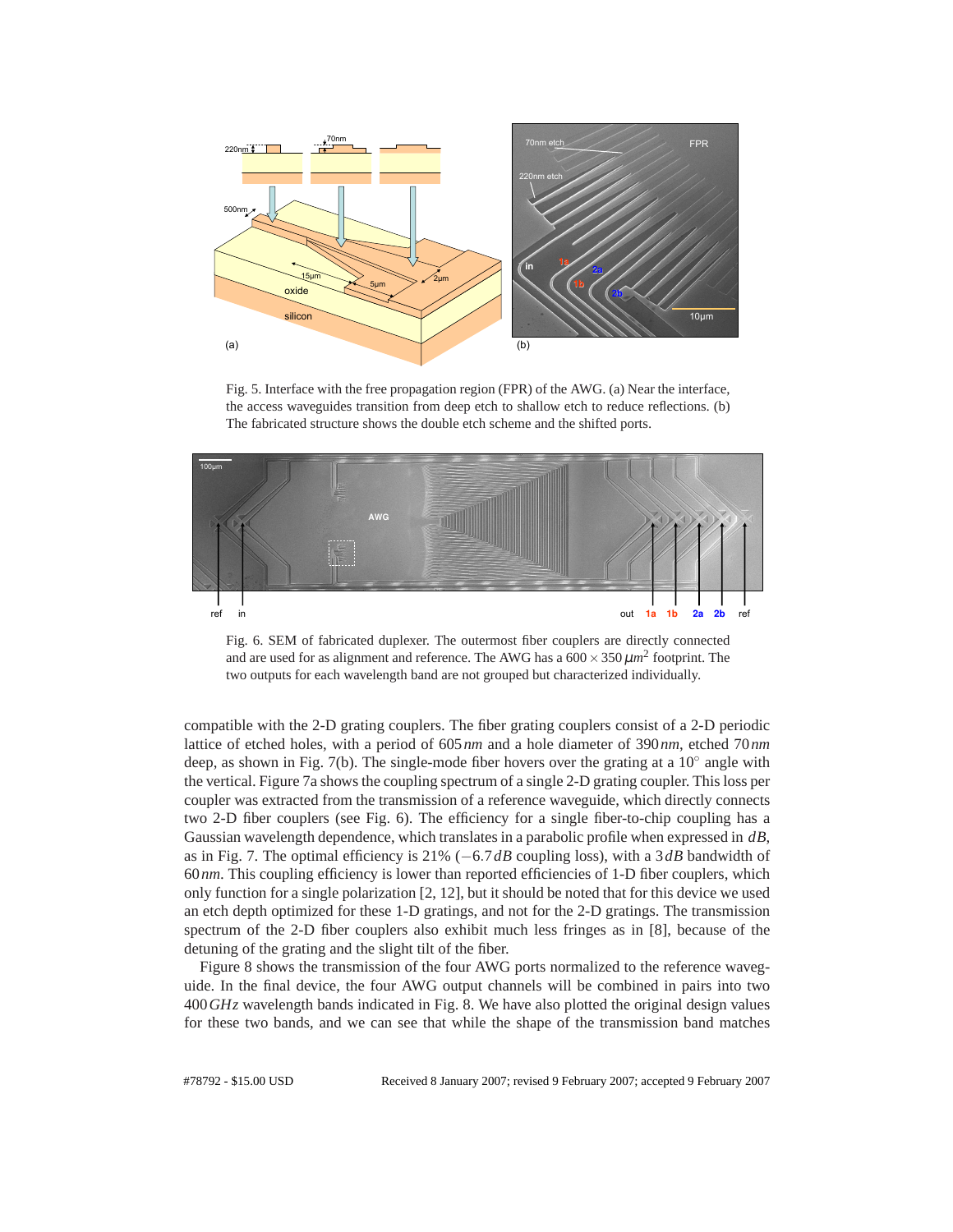

Fig. 7. 2-D grating fiber couplers: (a) Transmission of a single coupler, extracted from the transmission of the reference waveguide. (b) an SEM picture of the fiber coupler and access waveguides.

very well the design, there is a wavelength shift of more than 10*nm*, more than can be compensated for with simple thermal tuning. However, this can be entirely attributed to the fact that the waveguides in the fabricated structures are broader than in the original design. Using broader waveguides drastically reduces the phase errors caused by fluctuations in waveguide geometry [1]. During lithography, we can artificially broaden the waveguides with respect to their design value by illuminating with a lower energy dose. In this case, underexposure broadened the (already broad by design) wires in the delay lines from 800*nm* to 900*nm*. When using these values instead of the design values, the simulated transmission matches the experimental results very well. Non-uniformity within the combined wavelength bands is 4.8*dB*, resulting in an insertion loss between −2.1*dB* and −6.9*dB*. This is only 1.5*dB* worse than the original design value. Crosstalk between the bands is as low as −15*dB*.

#### **6. Polarization dependence**

#### *6.1. Measurements*

To measure polarization dependence, we observed the output power while randomly varying the input polarization. This was done by applying torque on the input fiber with polarization control wheels. When using the partially polarized LED, we observed no fluctuations in the transmission spectrum, either in power or in the position and shape of the transmission peaks.

To get a more accurate measure of the polarization dependent loss (PDL), we repeated the exercise using a highly polarized tunable laser. Figure 9 shows the power fluctuation over time, at a constant wavelength  $\lambda = \lambda_1$  near the peak of port 2a, indicated in Fig. 8. We chose this point in the transmission spectrum because it should be rather sensitive to polarization dependence in the circuit. In the first 20 seconds, we did not alter the polarization. Then, the polarization was ramdomly changed by rotating the polarization controller wheels. While the power fluctuates stronger, we measured a polarization dependent loss (PDL) of only 0.66*dB*. This is better than the 1.5*dB* of similar semiconductor polarization-diversity devices [6], and of the same order as the PDL of low-contrast integrated components  $[21, 22]$  or SiN circuits  $[7]$ .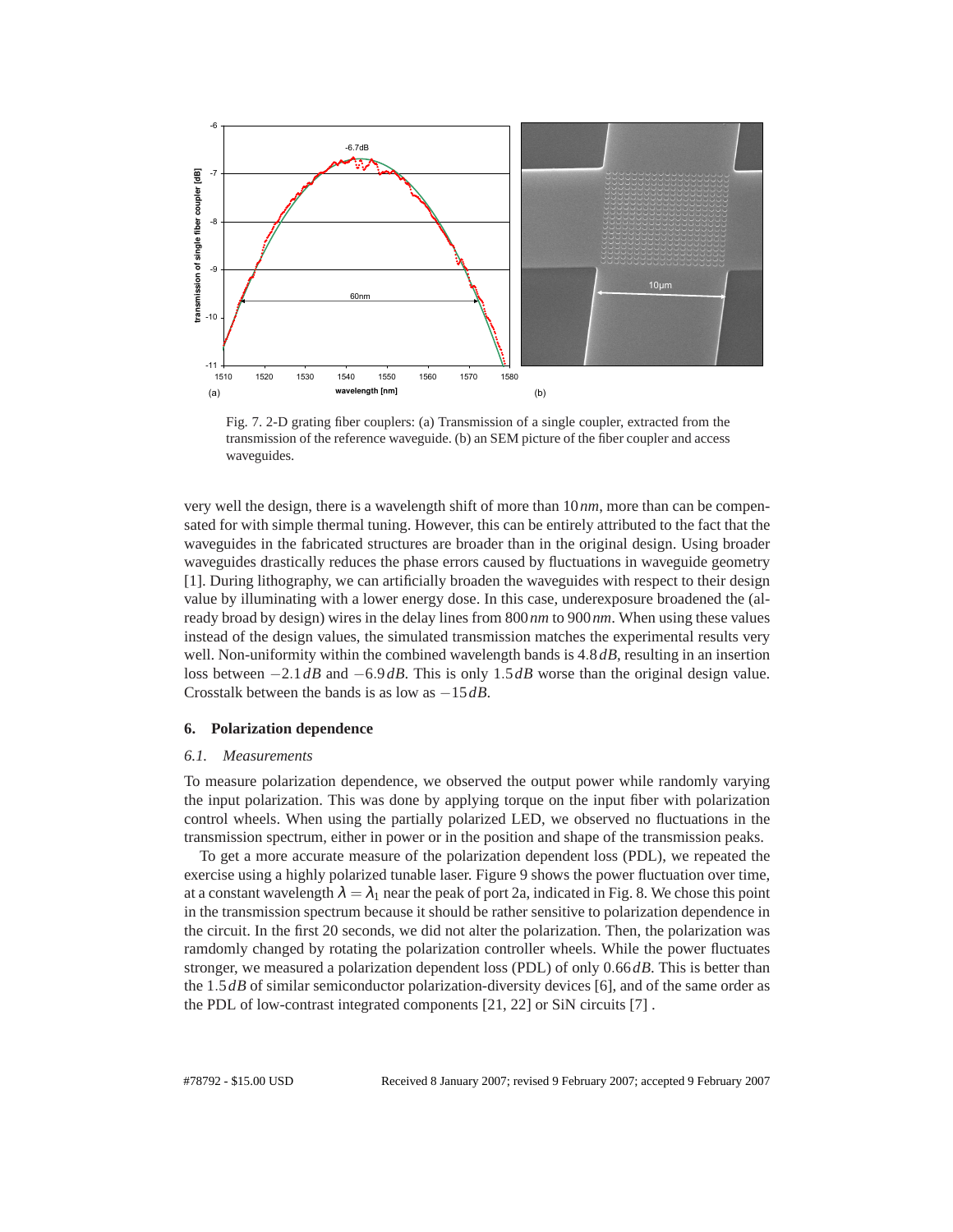

Fig. 8. Transmission of the duplexer output ports indicated in Fig. 6 normalized to the transmission of the grating couplers in Fig. 7. The original design simulation is also indicated, as well as the simulated transmission of the fabricated structure



Fig. 9. Fluctuation in transmission over time when randomly varying the input polarization (starting at 20 seconds). The wavelength is kept constant at  $\lambda = \lambda_1$  indicated in Fig. 8.

#78792 - \$15.00 USD Received 8 January 2007; revised 9 February 2007; accepted 9 February 2007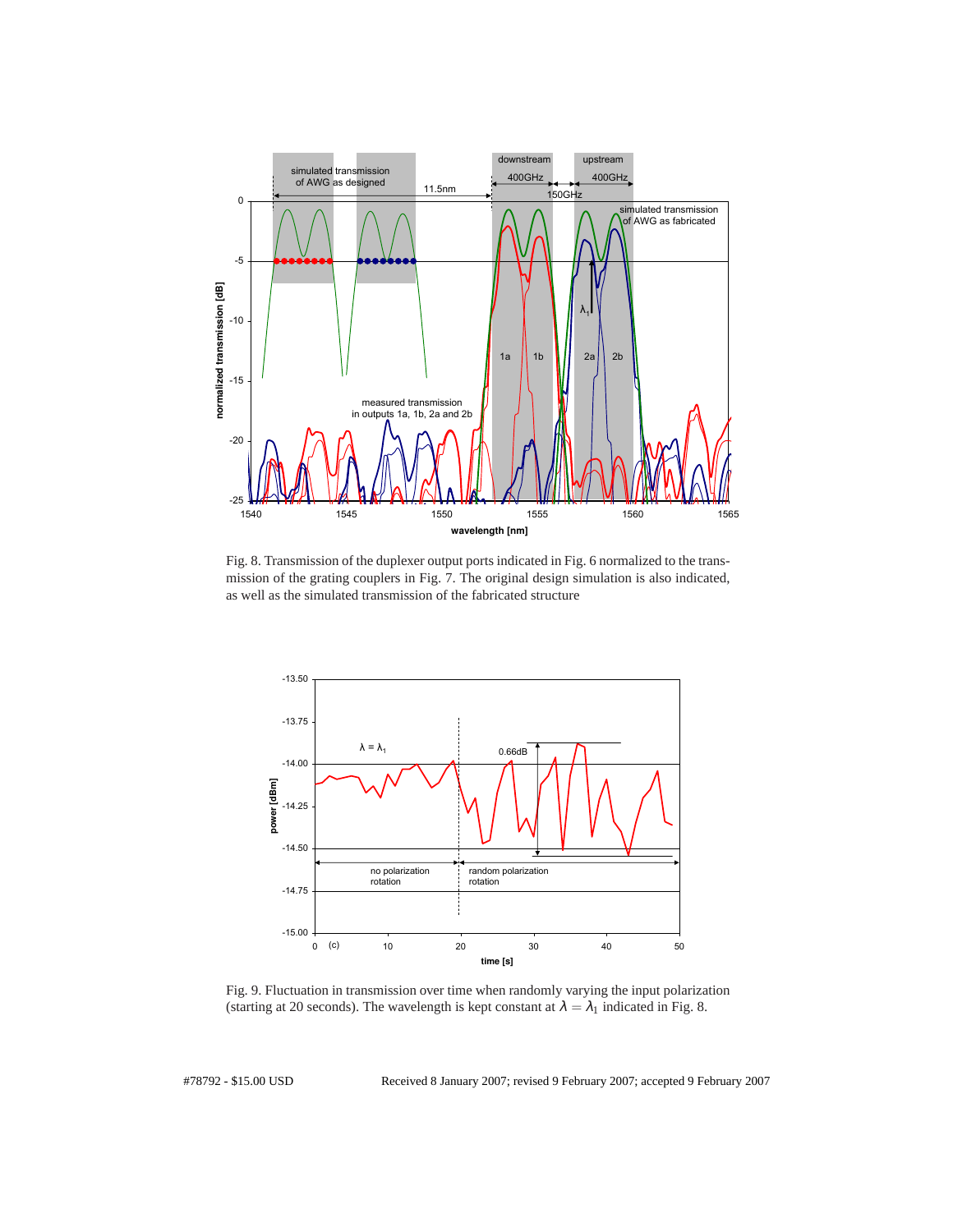#### *6.2. Improving the PDL*

While the 2-D fiber couplers make it possible to make a polarization-independent circuit, it proved not to be straightforward to obtain a low value of PDL. 1-D fiber couplers, which work only for a single polarization, are fairly alignment tolerant [14], but this is less the case for the 2-D gratings. It requires multiple alignment steps with different input polarizations to get a balanced incoupling in both waveguides, and thus polarization independence.



Fig. 10. Simple model of the coupling efficiency of a grating fiber coupler as a function of fiber position. (a) Transmission of a 1-D grating coupler due to fiber misalignment, normalized to the maximum transmission. (b) Normalized transmission of a 2-D grating coupler, after optimizing the polarization for each fiber position. (c) Polarization dependent loss (PDL) of a 2-D coupler for each fiber position.

The reason for this difficult alignment can be attributed to an non-optimized grating design: For these gratings the fiber positions with maximum power coupling do not lie on the symmetry axis of the grating. This way, it is not possible to minimize the PDL by maximizing the transmission of the circuit (either for a fixed polarization or by optimizing the polarization in each point). We explain this in a qualitative way in Fig. 10, using an approximate model. For a 1-D coupler, as shown in Fig. 10(a) , the coupling efficiency varies as a function of the position of the fiber along the axis of the waveguide [14, 12]. For the ease of calculation, the fiber is considered to be vertical. We calculated this by approximating the fiber mode as a Gaussian, and the light coupled from the grating as an exponential decaying mode profile, with the decay length determined by the coupling strength of the grating. The overlap between these approximate modes gives the coupling efficiency, which is calculated for various positions of the fiber. In Fig. 10(a) we have plotted the coupling loss of a 1-D grating, normalized to maximum coupling efficiency, as a function of fiber position. Of course, the position of maximum coupling

#78792 - \$15.00 USD Received 8 January 2007; revised 9 February 2007; accepted 9 February 2007